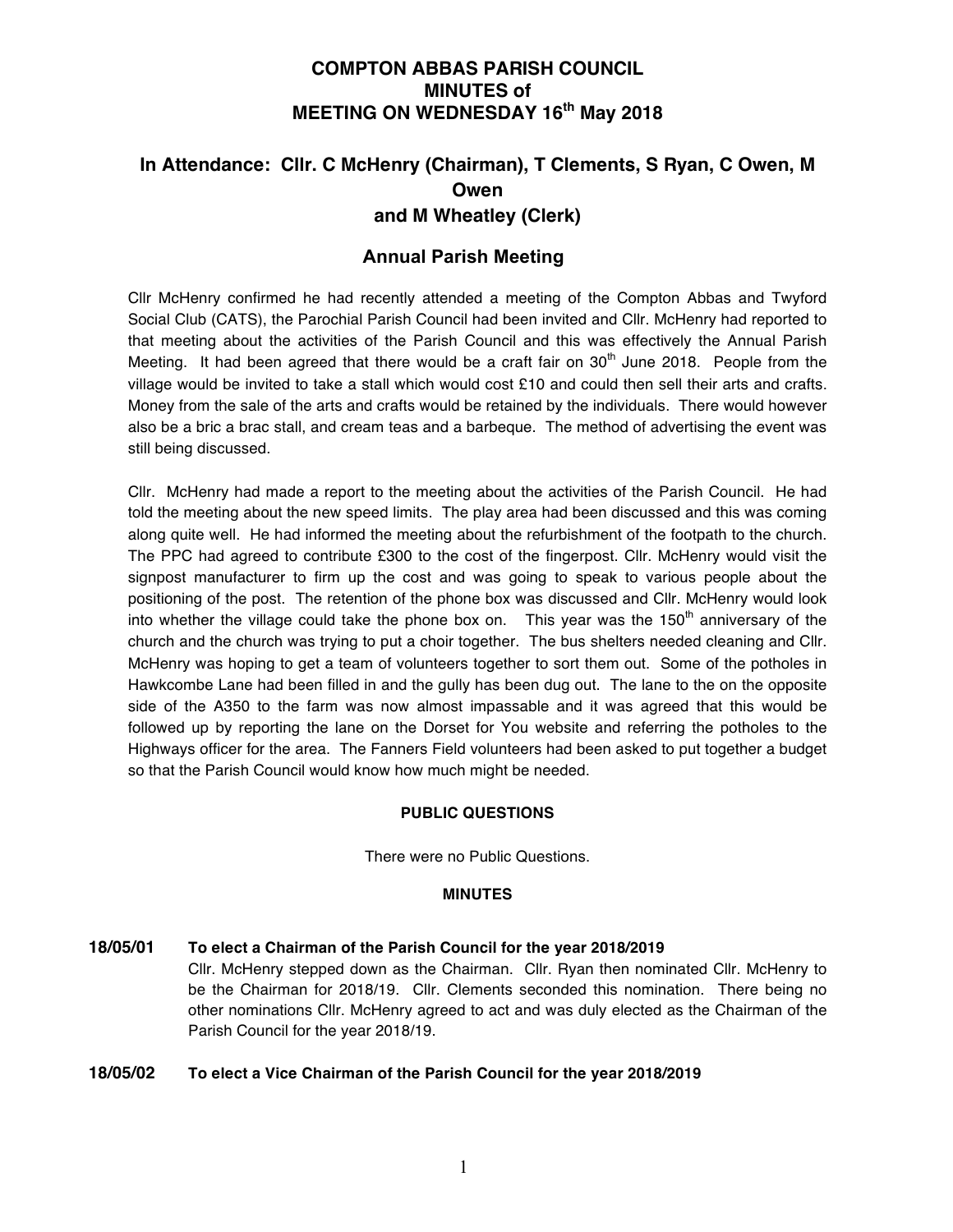Cllr. McHenry nominated Cllr. Clements to be the Vice Chairman of the Parish Council for the year 2018/19. Cllr. C Owen seconded this nomination. There being no other nominations Cllr. Clements agreed to act and was duly elected as Vice Chairman for the year 2018/19.

**18/05/03 To receive declarations of acceptance of office** – The Clerk confirmed she would circulate the acceptance of office forms to be signed by the Chairman and the Vice Chairman.

**18/05/04 To confirm Councillors responsibilities for 2018/19** – The following responsibilities were agreed:

- Community Fanners Field/Villages Committee with PCC & CATS Cllr. McHenry
- Planning/Footpaths Cllr. Clements
- St James Common Cllr. Ryan
- Highways Twyford Cllr. M Owen; Compton Abbas Cllr. Clements
- Airfield Cllr. C Owen
- Assets bus shelters/grit boxes/notice boards Cllr. M Owen
- **18/05/05 Apologises for absence**  There were apologises for absence from Cllr Catherine Langham District Councillor.
- **18/05/06 Declarations of Interest –** There were no declarations of interest.
- **18/05/07 Approval of Minutes held on 28th March 2018**  The minutes had been circulated to the Councillors and were unanimously approved and signed by the Chairman.

**18/05/08 Matters arising from previous minutes that are not dealt with elsewhere on the agenda a. Trees on Sandpit Lane** – the Clerk had been informed that the way forward would be to contact SSE or for the neighbour to cut back the branches herself and try and reclaim the money from the owner. The Clerk had written to the resident in question who had confirmed she was continuing to pursue this matter through NDDC and through Highways.

**b. Footpath by the Church** – the Clerk has emailed the Rangers to confirm that the Parish Council would contribute 1% of the costs up to up to a maximum of £150.00. The Clerk is still waiting to hear when the work is likely to commence.

**c. Mirror at end of Hawkcombe Lane and Rural Lanes** – As reported above some of the potholes on Hawkcombe Land had been repaired and the gullies had been cleared. Highways would not however move the mirror at the end of Hawkcombe Lane, as this would cost too much. It was agreed that Cllr. M Owen would contact the Highways Officer for the area to ascertain if the Parish could pay for the mirror to be moved. In the meantime Cllr. Clements would ask Andrew Martin who was responsible for the current works on the A350 whether the mirror could be moved as part of the current works on the A350.

**d. Fingerpost** – As reported above Cllr. McHenry was following this up.

- **18/05/09 Vacancies** There are still two vacancies on the Parish Council. The Cllrs had approached various people but to date there were still no other volunteers who were willing to join the Parish Council.
- **18/05/010 Reports from County/District Councillors**  reports have been circulated to the Councillors. The matters relevant to Compton Abbas are:

#### **Update on Local Government Reorganisation**

The County Council has received a 'letter before action' from legal representatives of Christchurch Borough Council, advising of that council's intention to pursue a Judicial Review of the Secretary of State's recent decision to implement local government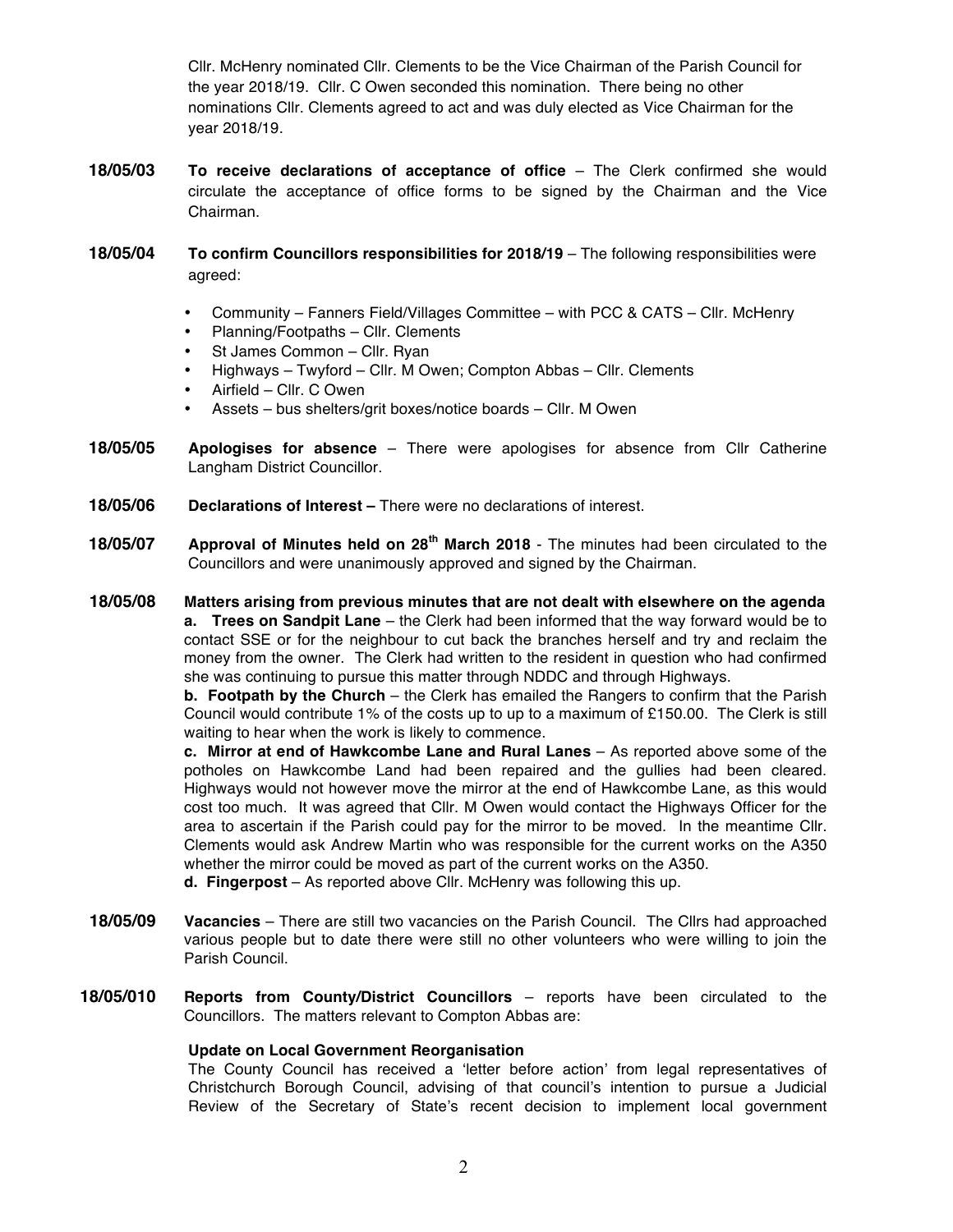reorganisation in Dorset. DCC have received the letter as they are legally considered an 'interested party' in the matter. The seven other Dorset councils who have consented to local government reorganisation in the county have also received the correspondence. Legal advice is being taken as a matter of priority, to determine the most appropriate course of action to take in response to this letter.

#### **Budget**

The DCC accounts were finalized earlier and DCC also managed to reduce the overspend in the final quarter of the year. The draft outturn position shows that service budget overspends have been reduced to £4.9m, and with restructuring of some of the capital financing arrangements and savings in central and corporate budgets, the overall position was an underspend of £4.3m. A huge improvement compared to some of the early forecasts.

#### **Dorset For You Go-Live**

The new Dorsetforyou website will be going live shortly. The new homepage will go live first and then it will be a gradual process to move all the pages to the new site, which will be done section by section over the next weeks until the end of June.

# **18/05/011 Finance**

**a. Audit –** the Internal Auditor Martin Cross has reviewed the end of year accounts and has signed the internal auditors statement to confirm everything is in order. I would like to thank Martin on behalf of the Parish Council for doing the internal audit. The bank balance as at 31 $^{\rm st}$ March 2018 was £5547.76. The major expenses for the year were the Clerk's salary £1260.00 and the insurance £330.00. The Audit Statements and end of year accounts had been circulated to the Parish Council and the Clerk asked the Parish Council to approve them. The Clerk read out the statements in S1 of the Audit Statement and the Parish Council confirmed each item. The end of year accounts and S1 & 2 of the Audit Statement were unanimously approved by the Parish Council. The new audit regime does not require the Audit Statements to be sent to the External Auditor and the Clerk also asked the Parish Council to confirm that it is in order for her and the Chairman to sign the Exemption certificate confirming that neither the income or expenses of the Parish Council for the year 2017/18 exceeds £25,000.00.

- **b. Bills to be paid** It was agreed that the following bills could be paid:
	- M Wheatley £315 for April to June 2018
	- D Malley PAYE bookkeeper £58.00
	- Colin McHenry reimbursement for expenses £26.23
	- Alex Fairchild £200.00 for the removal of the branch in Fanners field.

**c. Bank account** – the current bank and cash balance is £6732.76 being the end of year balance less the uncashed cheque in the sum of £315.00 plus the first half of the precept in the sum of £1500.00.

**d. Insurance** – the insurance is due to be renewed the quote had been circulated and the Clerk asked for confirmation that the insurance should be renewed for the sum of £277.14. It was agreed that the insurance should be renewed for the sum of £277.14

- **18/05/012 Fanners Field** As referred to above Alex Fairchild had removed the branch that had broken off the tree in Fanners Field. Cllr. McHenry had asked Basil Lane to do this but it was not within his expertise. Basil was still working on the lawns and was going to keep the hedges and brambles under control.
- **18/05/013 Planning/Tree Works** There had been a planning application in relation to the Erection of a first floor extension Longthornes Hawkcombe Lane. The Parish Council had no objection to this application. A further application had been received just prior to this meeting in relation to Bere Knap Drones Lane Compton Abbas SP7 0JQ. The response was due by  $8^{th}$  June 2018 and Cllr. Clements would visit the site and report back to the Parish Council.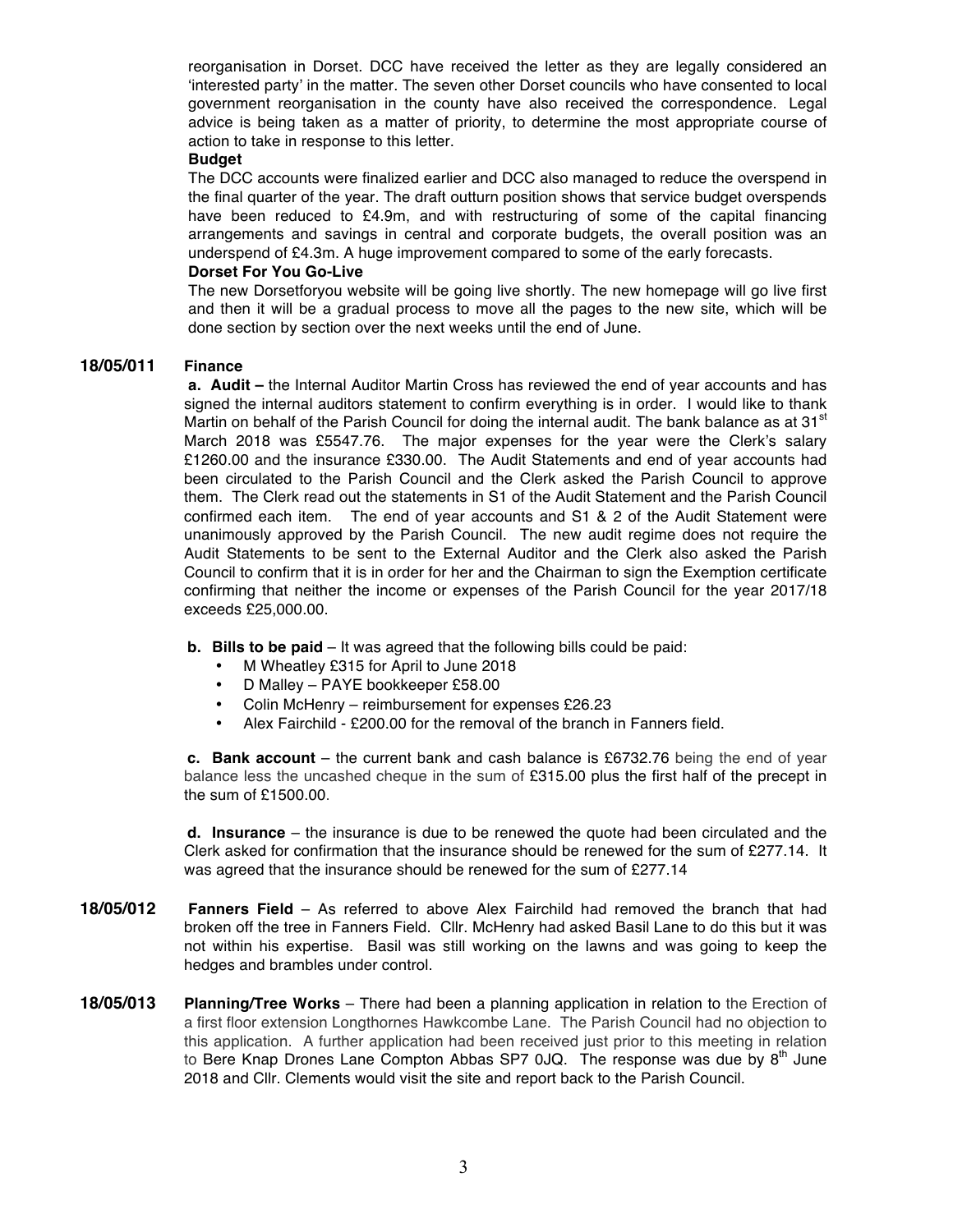**18/05/014 Footpaths/Rights of Way** – As above the Clerk is waiting to hear from the Rangers as to when the works on the footpath by the Church are likely to start.

# **18/05/015 Highways**

**a. Roads through Compton Abbas** – As above some of the potholes on Hawkcombe Lane had been filled and the gullies had been cleared. Cllr. Owen and Clements would follow up the re-positioning of the mirror at the end of Hawkcombe Land and the potholes on the lane to the farm would be reported.

# **a. A350/C13**

Now that the weather has improved and the Traffic Regulation Orders have been approved Highways would be returning to the A350 and C13 between Blandford and Shaftesbury in the coming weeks to lay the remaining road markings, install the remaining road studs and erect the new village gateways.

Traffic management i.e. traffic lights will need to be erected to allow this work to take place safely. With the exception of the village gateways all of the work will be completed at night.

As the work is highly weather dependent, information signs have been erected advising road users that the A350 will be closed 1900-0600 from Monday 21<sup>st</sup> to Friday 25<sup>th</sup>. Highways should only need to close the road overnight on the  $22<sup>nd</sup>$ . This date may however change due to the weather. The remaining night work will be completed under stop and go traffic management.

The A350 Community Group are continuing to lobby for an improved North/South route and have recently submitted a response to the Dft consultation on the proposals for the creation of a "Major Road Network" (MRN). The major concern being that this proposal does not recognize any north/south route from Poole through North Dorset.

- **18/05/016 Travellers**  As per the last meeting as soon as anyone heard that the travellers were returning to the site Cllr. Ryan would write to Paula Clover and ask her to ensure the travellers parked in the right places and did not block any gateways.
- **18/05/017 Website**  The Clerk had been sent the first version of the website and will review the same and hopefully the new website will be up and running shortly. At which stage the Clerk will also set up the new email which will be on the cloud and therefore more readily accessible in the event that Marianne is unable to monitor the emails.

# **18/05/018 Correspondence/A.O.B**

Data Protection – The Clerk had reviewed the new Data Protection legislation and had carried out an audit of the information held and how the Parish Council uses it. She produced various documents which she has asked the Parish Council to approve and adopt:

- Privacy and Freedom of Information Policy this will go onto the website and should be reviewed by the PC at least once a year to ensure it is being complied with
- Privacy Notice for Staff and Councillors this will be issued to all new councillors
- Privacy Notice General this will be issued by the Clerk as and when it is necessary
- Information Audit this should be reviewed at least annually

The Parish Council unanimously approved and adopted the said documents.

Cllr. Clements confirmed that when the new speed limits were introduced during the first week there would be a push to enforce them. He also confirmed that some of the villagers had indicated they would be happy to do a speed watch and Cllr. Clements was looking into